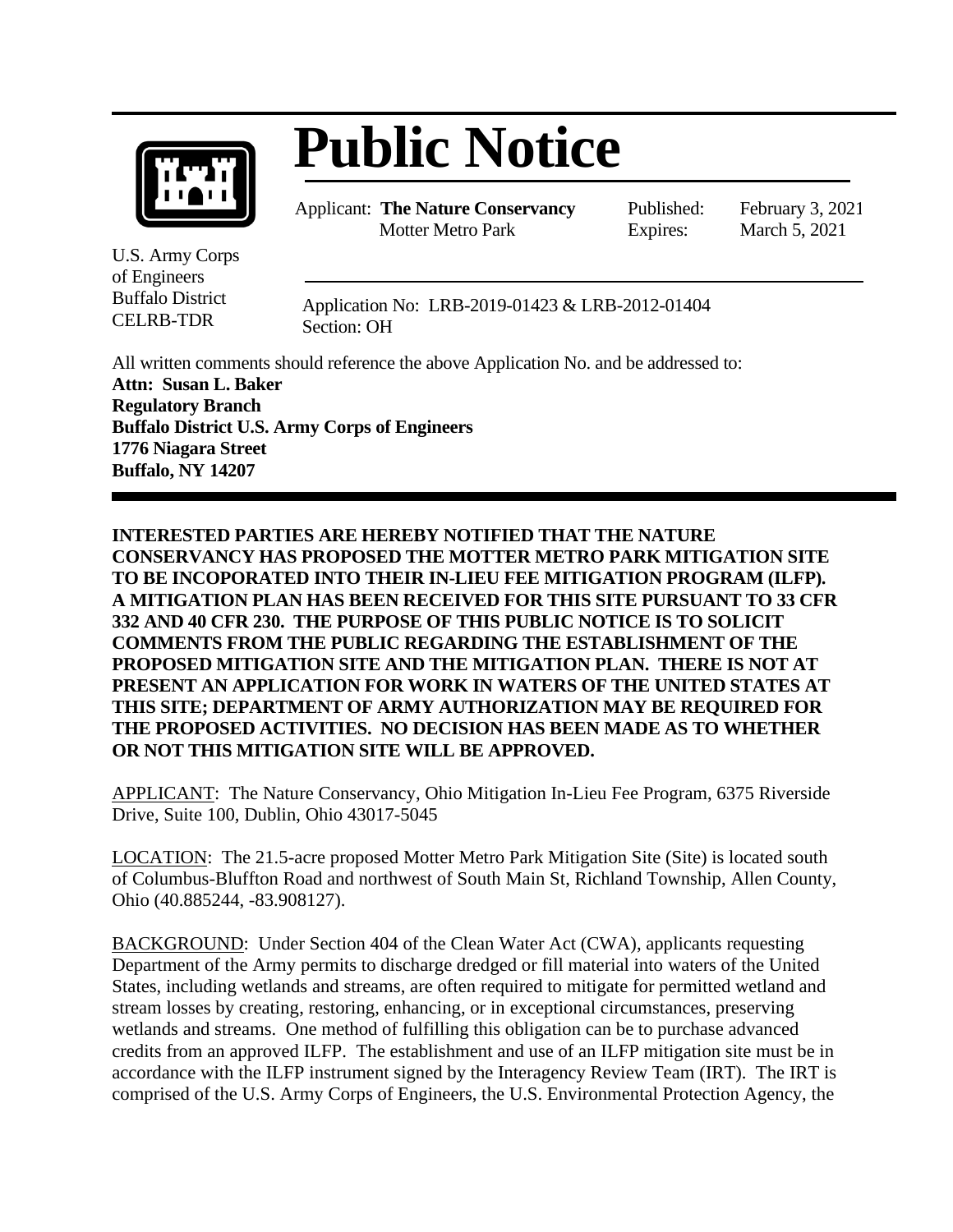U.S. Fish and Wildlife Service, the United States Department of Agricultural Natural Resources Conservation Service, the Ohio Environmental Protection Agency, and the Ohio Department of Natural Resources. The Nature Conservancy ILFP was approved in December of 2014 and is authorized to provide compensatory wetland and stream mitigation via sale of advance credits in forty-four service areas within the State of Ohio, including the Blanchard USGS 8-digit Hydrologic Unit Code (HUC) 04100008.

The Site is proposed to be used to fulfill mitigation obligations assumed by The Nature Conservancy through sale of advance credits in the following service areas: Blanchard (HUC 04100008), Auglaize (HUC 04100007), and St. Mary's River (HUC 04100004).

PROJECT DESCRIPTION: The Site is approximately 21.5 acres in size. One perennial stream (730 linear feet) and one ephemeral stream (141 linear feet) persist on the Site. Four wetlands (emergent, scrub-shrub, and forested) totaling 1.34 acres are present on the Site. The remainder of the Site consists of old field, row crops, and riparian forest habitat.

The topography on the site is generally flat with a portion of the Little Riley Creek stream valley. The site drains from the north to the south, towards Little Riley Creek. Topography generally ranges from 837 mean sea level (MSL) to 815 MSL. The project area was historically altered by land clearing for row crop farming practices, logging, and grazing.

The objectives for the project are as follows:

- Restore and enhance riparian buffers to increase aquatic habitat quality, improve water quality, regulate watershed hydrology, and attenuate runoff.
- Produce high-quality wetlands and wetland buffer habitat that will result in a gain in aquatic resource functions that are currently not present on the Site.
- Provide a diverse interspersion of restored habitat features and buffers and establish connectivity and habitat corridors within an existing natural area.
- Provide an endowment for the long-term maintenance of the Site.

The proposed goals and work plan for the Site are described below:

- re-establish and rehabilitate 1.7 acres (ac) of riparian buffer (Mitigation Type 3),
- re-establish and rehabilitate 3.1 ac of extra riparian buffer (Mitigation Type 4),
- re-establish 9.5 ac of forested wetlands in areas that have existing hydric soils,
- re-establish 4.4 ac of buffer within 50 meters of wetlands, and
- re-establish 2.2 ac of extra buffer beyond 50 meters of wetlands.

In accordance with the credit generation ratios portrayed in the table below, The Nature Conservancy proposes to generate a total of 167.7 stream credits and 10.9 wetland credits to offset stream and wetland activities permitted by the Corps of Engineers or other agencies. The credits generated would be used to fulfill the mitigation obligations assumed by The Nature Conservancy through the sale of stream and wetland credits anywhere within the following Service Areas: Blanchard (HUC 04100008), Auglaize (HUC 04100007), and St. Mary's River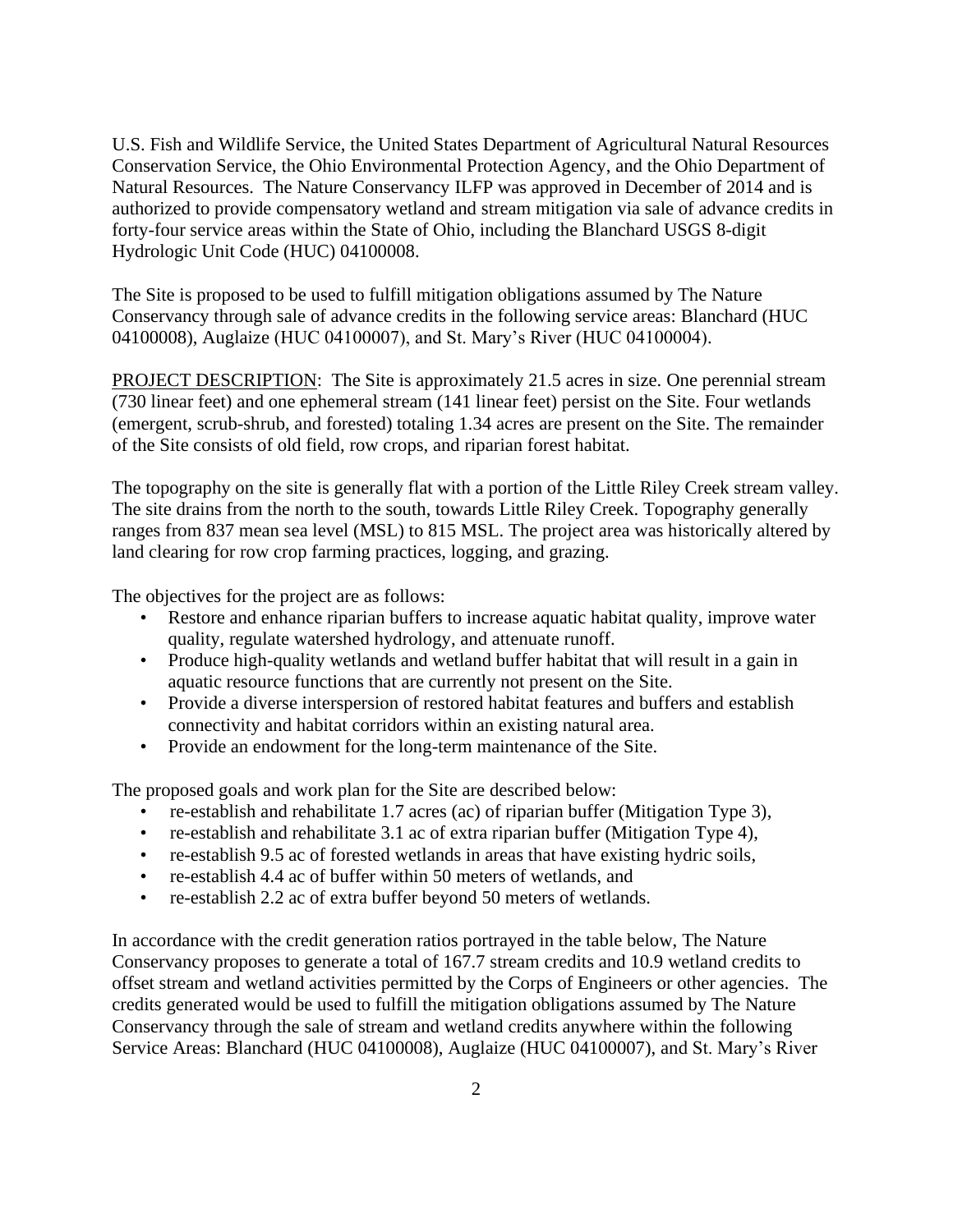(HUC 04100004). These three Service Areas are all within the Lake Erie Western Basin (USGS 6-digit HUC 041000).

| <b>Stream or Wetland</b><br>(Type)          | <b>Method of</b><br><b>Compensation</b> | Acres            | <b>Estimated</b><br><b>Credit Ratiol</b> | <b>Estimated Stream</b><br><b>Credits</b> | <b>Estimated</b><br><b>Wetland Credits</b> |
|---------------------------------------------|-----------------------------------------|------------------|------------------------------------------|-------------------------------------------|--------------------------------------------|
| <b>Riparian Forest</b><br><b>Buffer</b>     | Re-establishment/<br>Rehabilitation     | $1.7$ ac         | 1:6                                      | 114.3                                     |                                            |
| Extra Riparian<br><b>Forest Buffer</b>      | Re-establishment/<br>Rehabilitation     | $3.1$ ac         | 1:10                                     | 53.4                                      |                                            |
| <b>Forested Wetland</b>                     | Re-establishment                        | $9.5 \text{ ac}$ | 1:1                                      | $-$                                       | 9.5                                        |
| <b>Forested Wetland</b>                     | Rehabilitation                          | $0.5$ ac         | 1:2                                      | --                                        | 0.3                                        |
| <b>Upland Buffer for</b><br>Wetlands (50 m) | Re-establishment                        | $4.4 \text{ ac}$ | 1:4                                      |                                           | 1.1                                        |
| Extra Habitat                               | Re-establishment                        | $2.2$ ac         | $- -$                                    | --                                        | --                                         |
|                                             |                                         |                  | <b>TOTAL</b>                             | 167.7                                     | 10.9                                       |

The entire Motter Metro Park In-Lieu Fee Mitigation Plan, including site photographs, may be found on the Buffalo District's website along with this Public Notice: <https://www.lrb.usace.army.mil/Missions/Regulatory/Public-Notices/>

The plan includes the mitigation work plan as well as other required mitigation plan elements. All portions of the plan are subject to review and approval by the IRT and Corps of Engineers.

Comments or questions pertaining to the work described in this notice should reference the Application Number and be directed to the attention of Susan Baker, who can be contacted at the above address, by calling (716) 879-4474, or by email at Susan.L.Baker@usace.army.mil. A lack of response will be interpreted as meaning that there is no objection to the work as proposed.

Based on preliminary findings, there do not appear to be any properties listed in, or eligible for listing in, the National Register of Historic Places within the area of potential effects as shown on Sheet 1 of 3. The Ohio Historic Preservation Office (OHPO) Geocortex Viewer (Viewer) was reviewed for eligible or listed historic federal properties at or near the proposed Site. No known eligible or listed federal historic properties or cultural resources were identified within or adjacent to the Site as per the Viewer. Additionally, the Archeological Atlas of Ohio (Mills, 1914) does not depict any resources within or immediately adjacent to the Site. This notice constitutes initiation of consultation with the OHPO per Section 106 of the National Historic Preservation Act. The Corps has determined that no historic properties will be affected by the proposed Site establishment and requests concurrence with this determination. Should any additional information concerning historic properties or cultural resources be submitted to the Corps before the end of the comment period of this notice, the Corps will forward the submitted information to the OHPO.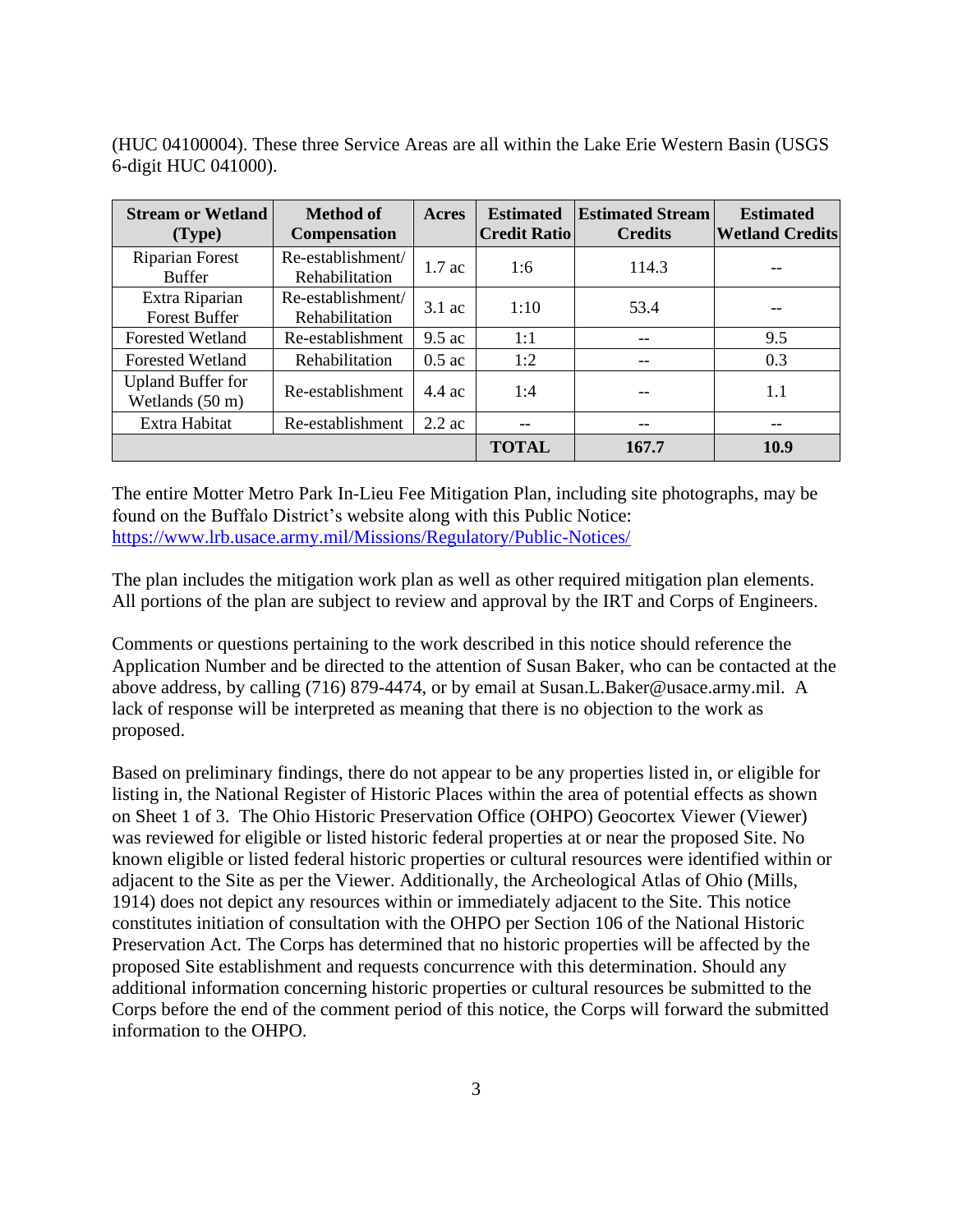Pursuant to Section 7 of the Endangered Species Act (16 U.S.C. 1531), the Corps of Engineers will consult at the appropriate time with the USFWS to evaluate any potential impacts to Indiana bat and northern long-eared bat to ensure that the proposed activity is not likely to jeopardize their continued existence or result in the destruction or adverse modification of critical habitat. This notice requests early input from USFWS concerning potential impacts to these species and recommendations for minimization of impacts.

This notice is promulgated in accordance with Title 33, Code of Federal Regulations, parts 320- 332. Any interested party desiring to comment on the work described herein may do so by submitting their comments in writing, so they are received no later than 4:30pm on the expiration date of this notice.

Comments submitted in response to this notice will be fully considered during the review for this proposal. All written comments will be made part of the administrative record which is available to the public under the Freedom of Information Act. The Administrative Record or portions thereof may also be posted on a Corps internet website. Due to resource limitations, this office will normally not acknowledge the receipt of comments or respond to individual letters of comment. Copies of comments received will be forwarded to the sponsor and to the members of the Interagency Review Team.

## **SIGNED**

Mark Scalabrino Acting Chief, Regulatory Branch

NOTICE TO POSTMASTER: It is requested that this notice be posted continuously and conspicuously for 30 days from the date of issuance.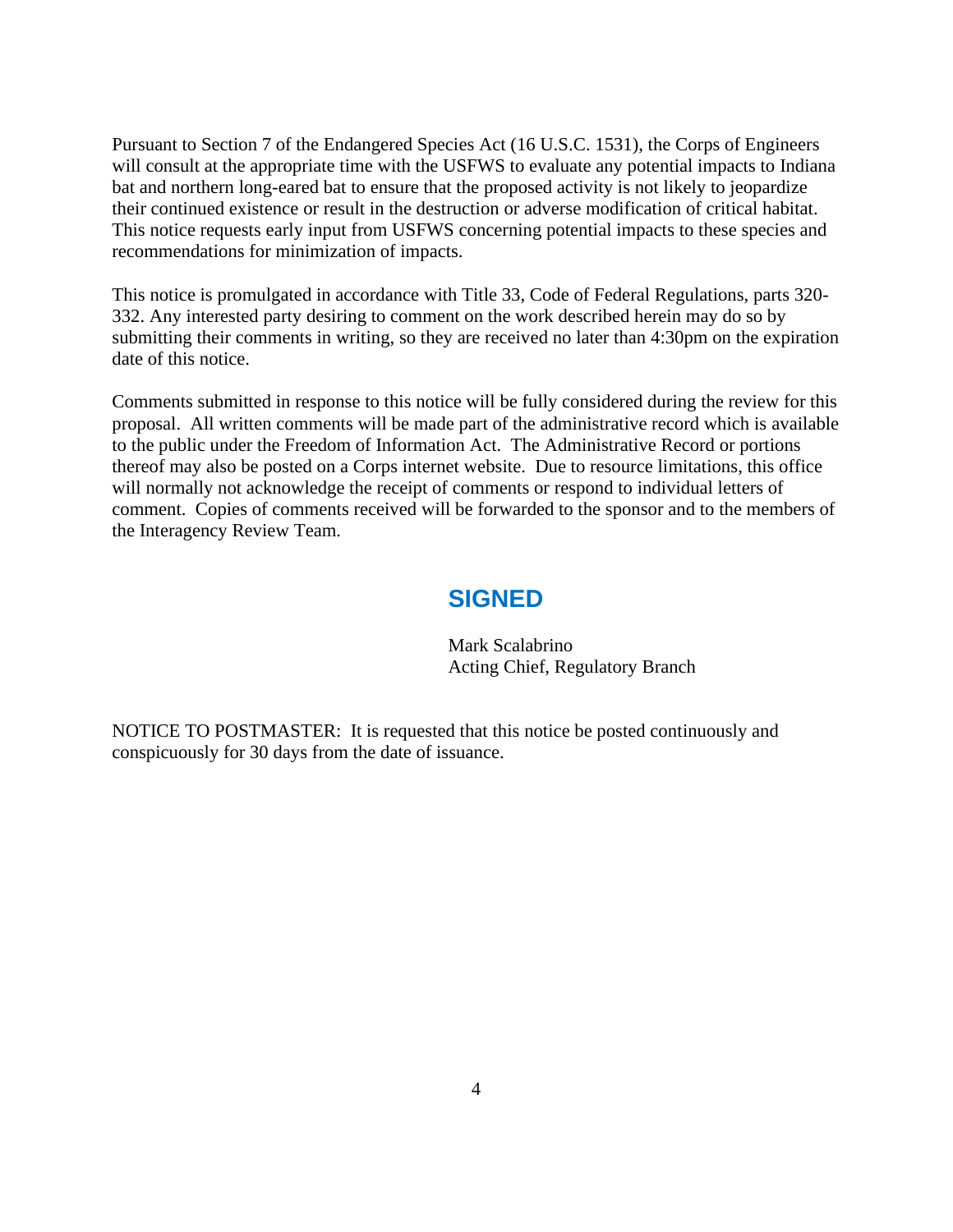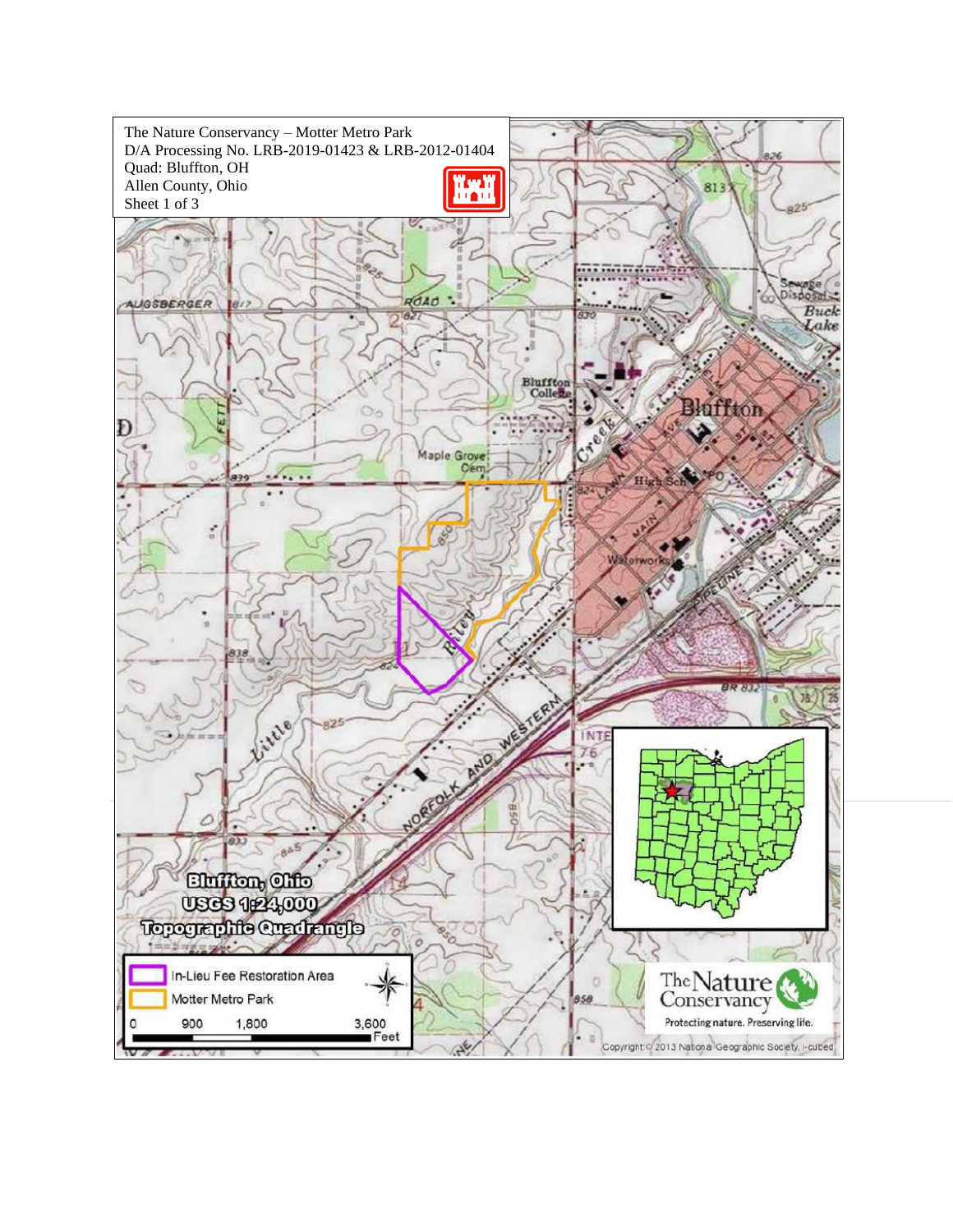